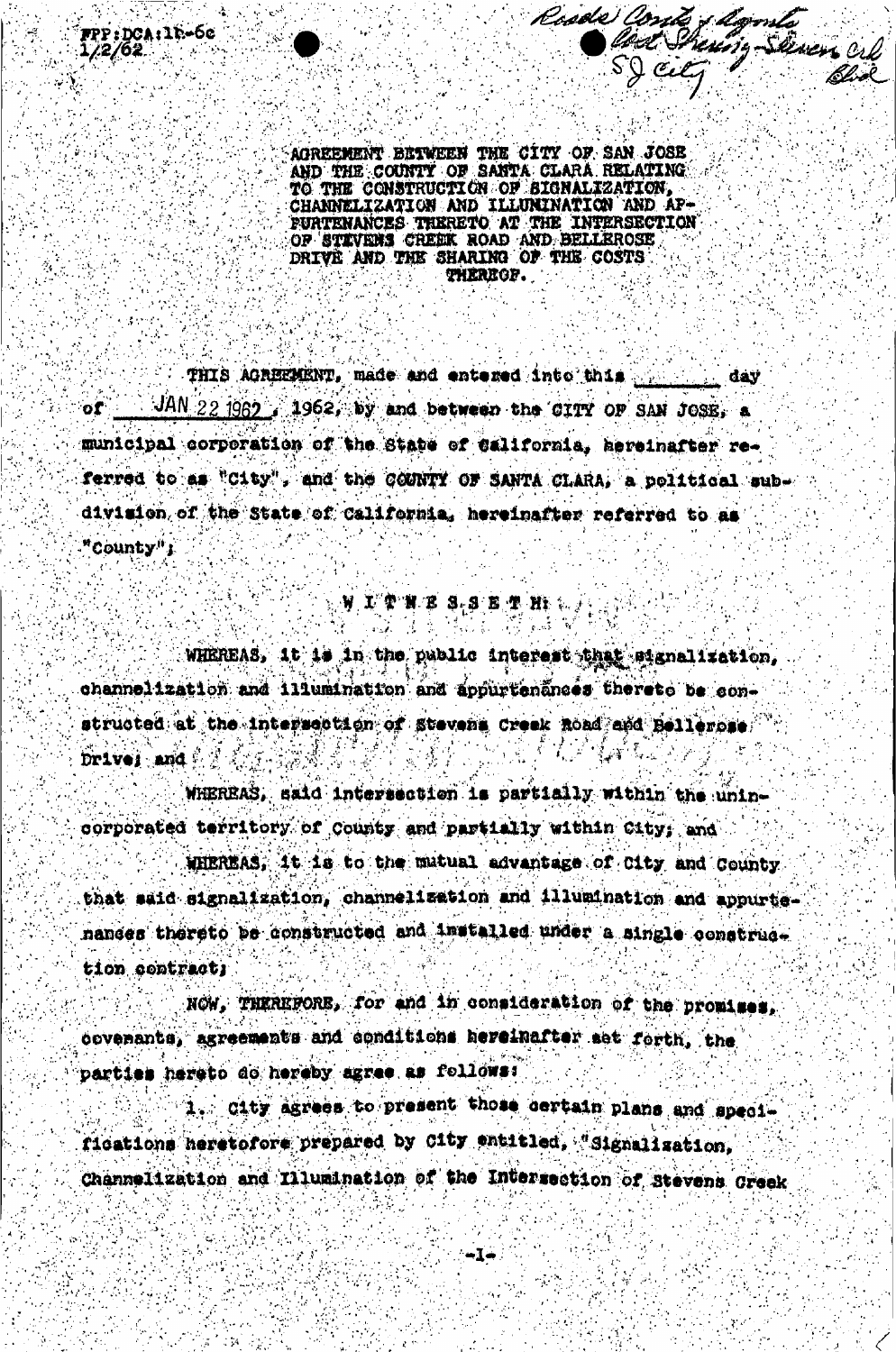Road & Bellerose Drive", heretofore approved by the Council of the City of San Jose by Ordinance No. 9345 adopted on November 6, 1961, to County and obtain County's approval of said plans and specifications prior to payment by County of the sum mentioned in Paragraph 3 hersef.

City agrees to award, or cause to be awarded. a con-9. struction contract for said improvements and to assume and pay the total cost thereof; provided, however, that County shall pay to City a portion of said cost as hereinafter set forth in Paragraph 3 hereof.

City shall require the contractor to whom the conatruction contract is awarded to take out and maintain at all times during the construction work adequate public liability and property damage insurance covering all work performed by, for or on behalf of said contractor, naming the County of Santa Clara, the Board of Supervisors, and all officers and employees of the County of Santa Clara as insureds, thereunder.

County agrees to pay to City an amount not to exceed Four Thousand Five Hundred Bollars (\$4,500.00). The amount of County's contribution shall be the sum of the following:

> One-fourth  $(1/4)$  of the construction cost<br>and one-fourth  $(1/4)$  of the cost of construction engineering and inspection RATUICAS.

4. County shall advance the said sum of Four Thousand Pive Hundred Dollars (\$4,500.00) to City within ten (10) days after approval of said plans and specifications. Upon completion and acceptance of said improvements, City shall submit to County a detailed statement of the cost of construction thereof. In the event that the portion of the cost of construction, together

-2-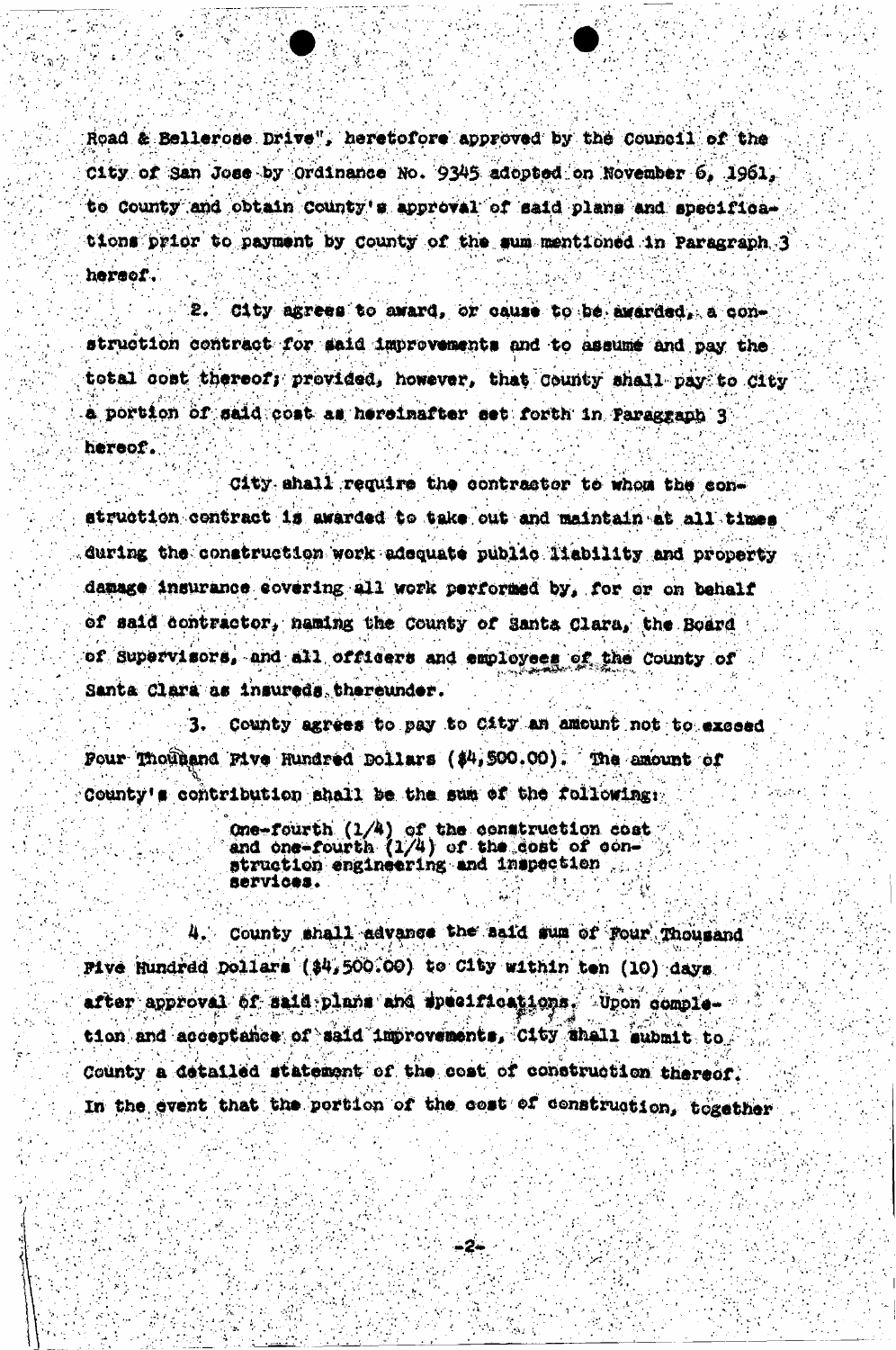with engineering and inspection services, which County has agreed to pay as above provided, is less than the said amount of \$4,500.00. City shall forthwith refund the difference to County.

IN WITNESS WHEREOF, County and City have caused this agreement to be executed on the date hereinabove set forth.

CITY OF SAN JOSE, a municipal oorporati yd, Mood **By LAVOR** riman And Uer

**AND ROE** 

**ATTEST:** 

COUNTY OF SANTA CLARA

By trei Charpens of **GREE SORETLE** 

CALLARY

**WARRANTED BASE** 

**Supervisors** 

-34

ATTEST:

**JEAN PULLAN, Clerk of the<br>Board of Supervisors** 

ileen ( uven

**Deputy**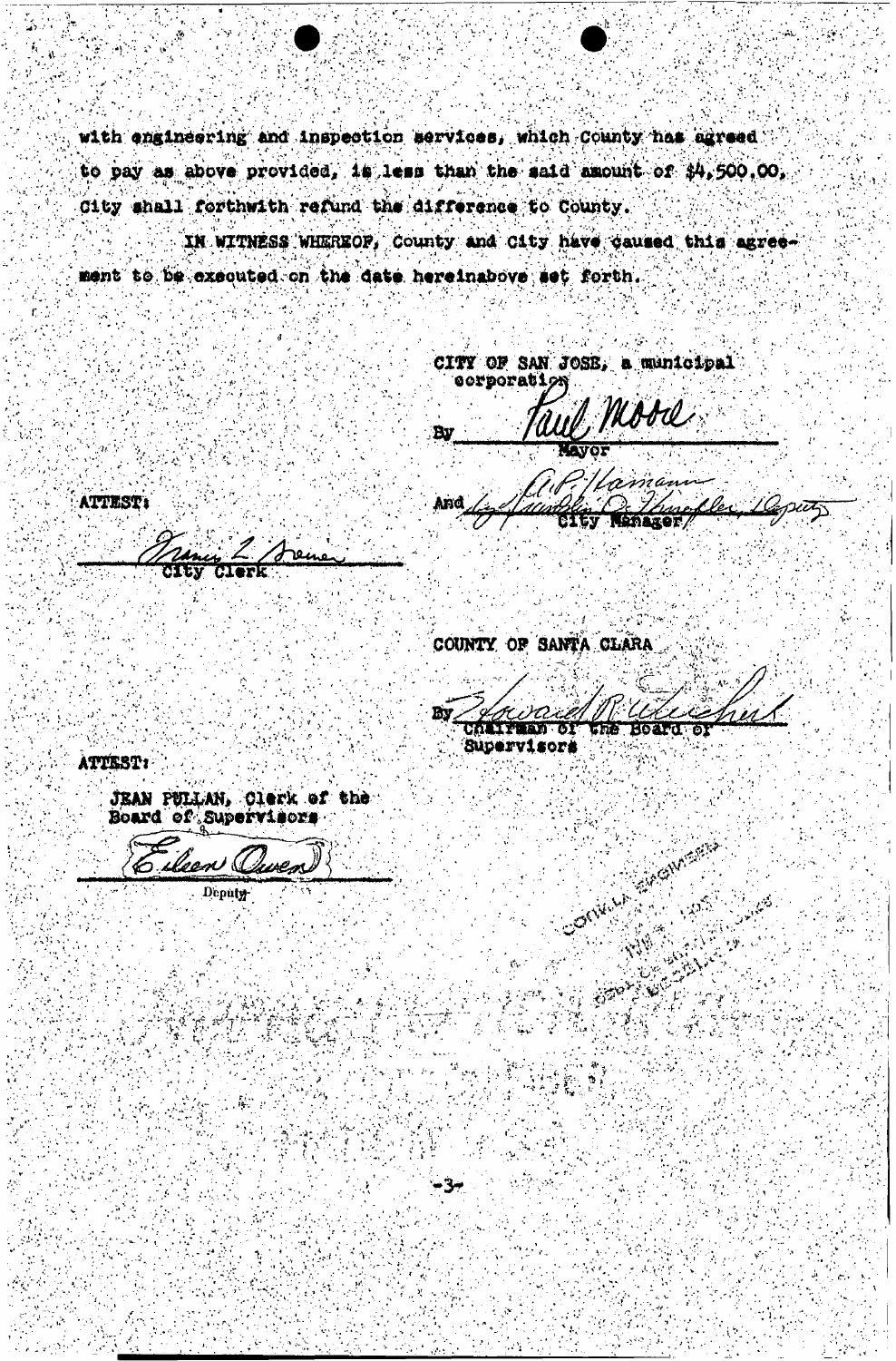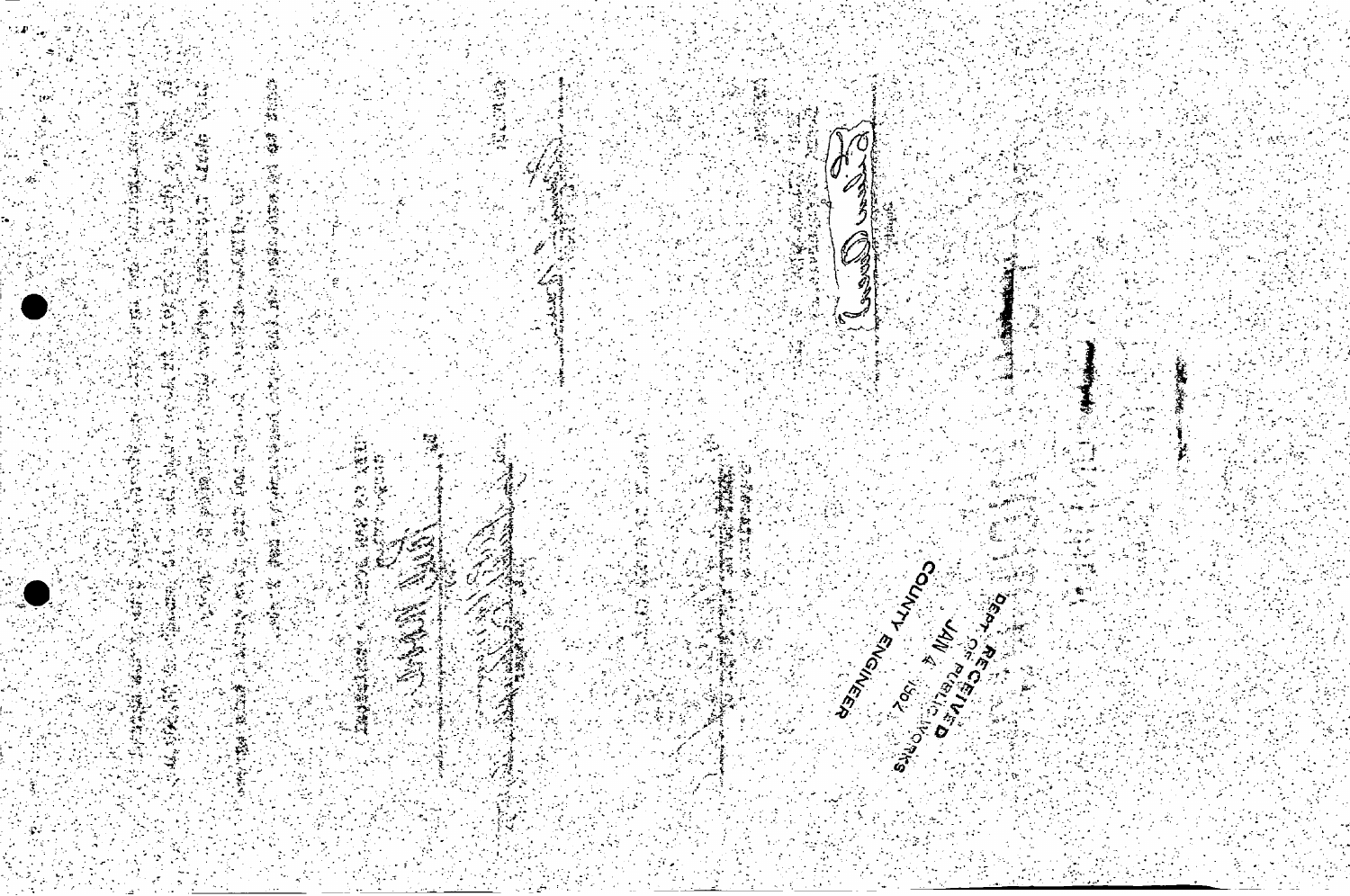**January** *24,* **1962** 

**M r , H . J . Plarmery City Engineer**  City of San Jose **Room 321, City Hall San Jose 10, California** 

**Dear Mr . Flannerys** 

**Enclosed are three copies of an agreement between the County of Santa Clara and the City of San Jose for signalization at the intersection of Bellerose Drive and Stevens Creek Road.** 

Please execute all copies, retain one for your file, **and return the remaining copies to this office. Thank you for your cooperation.** 

**Very truly yours,** 

**BOARD OP SUPERVISORS** 

**Mrs. Eileen Owen Deputy Clerk** 

**EOtbs** 

 $12.$ 

**Enclosures**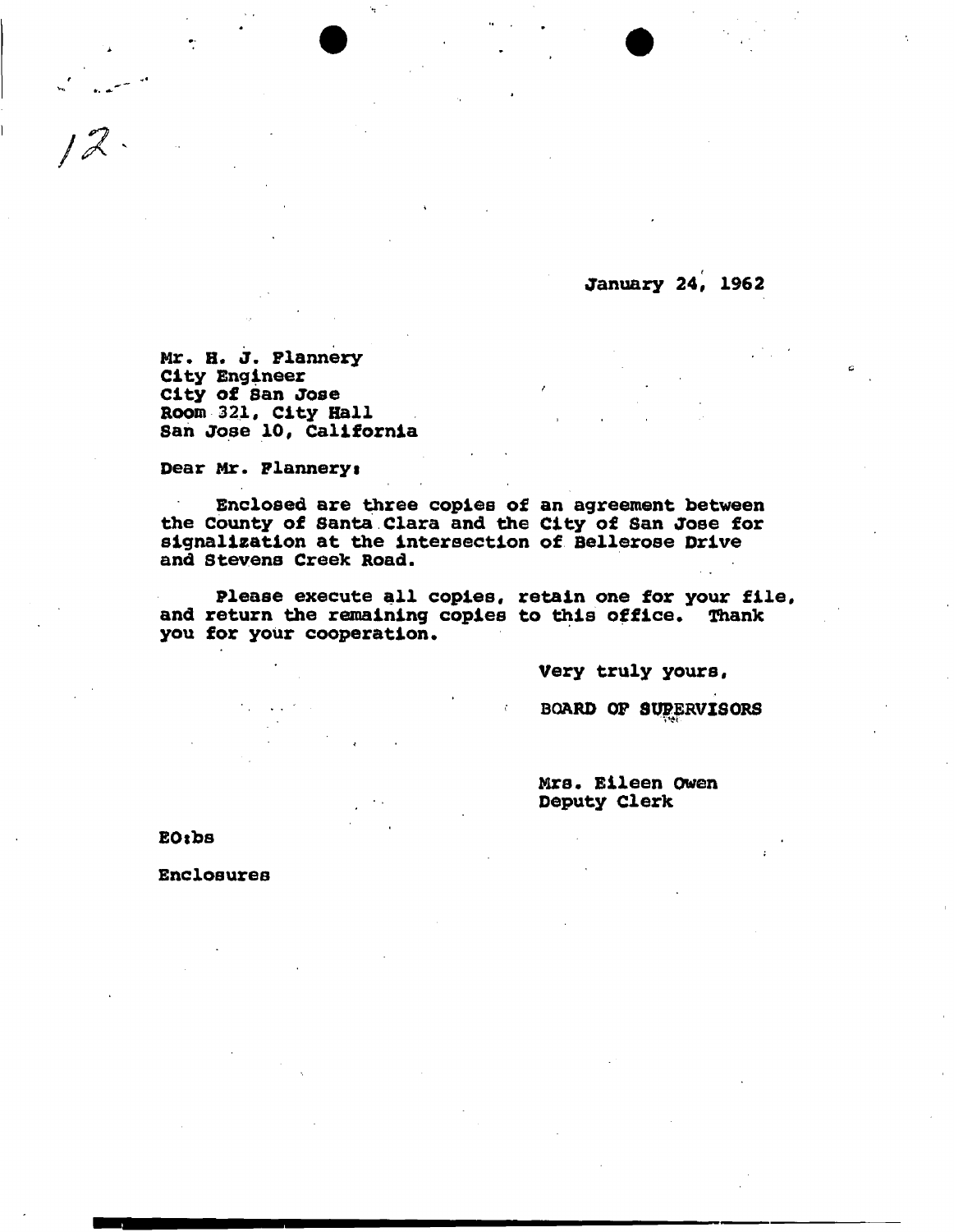

CIT Y O F S A N JOS E CALIFORNIA

3 January 1962

" Telephone CYpress 2-3 141 PUBLIC WORKS DEPARTMENT Room 321, City. Hall San Jose 10, California

J. B. Enochs, Director of Public Works County of Santa Clara<br>20 West Rosa Street San Jose 10, California , G. C. A. G. A. G. A. G. C. A. G. A. G. A. G. A. G. A. G. A. G. A. G. A. G. A. G. A. G

Re: Signalization of the Intersection Creek Road , and the state of the state of the state  $\mathcal{L}_\mathcal{P}$  , and the state of the state of the state  $\mathcal{L}_\mathcal{P}$ 

Dear Sir:

HJFifcRBiLYjbc

Encls.

1140.00

In regard to the signalization of the intersection of Bellerose Drive; and Stevens Creek Road, portions of which are in the County, the enclosed plans and specifications, with proposed agreement are forwarded for your review and further action.

If the agreement is satisfactory, will you please have three (3) copies executed and return to this department.

In anticipation of your cooperation in this matter, we thank you.

Very truly^ours, ammen *LANNERT* н. H. AL FLANNER<br>City Engineer

**KONG A CUIDENTELY** JAN: 2<sub>2</sub> 1962<br>Date • APPROVED •  $\sim$   $\epsilon$   $\epsilon$   $\sim$   $\epsilon$   $\epsilon$   $\sim$   $\epsilon$   $\epsilon$   $\sim$   $\epsilon$   $\epsilon$ Ĭ. WO: TELL ABSTAINS:  $\mathcal{L}^{\infty}$  . As a set of the set of the set of the set of the set of the set of the set of the set of the set of the set of the set of the set of the set of the set of the set of the set of the set of the set of the se

1 «